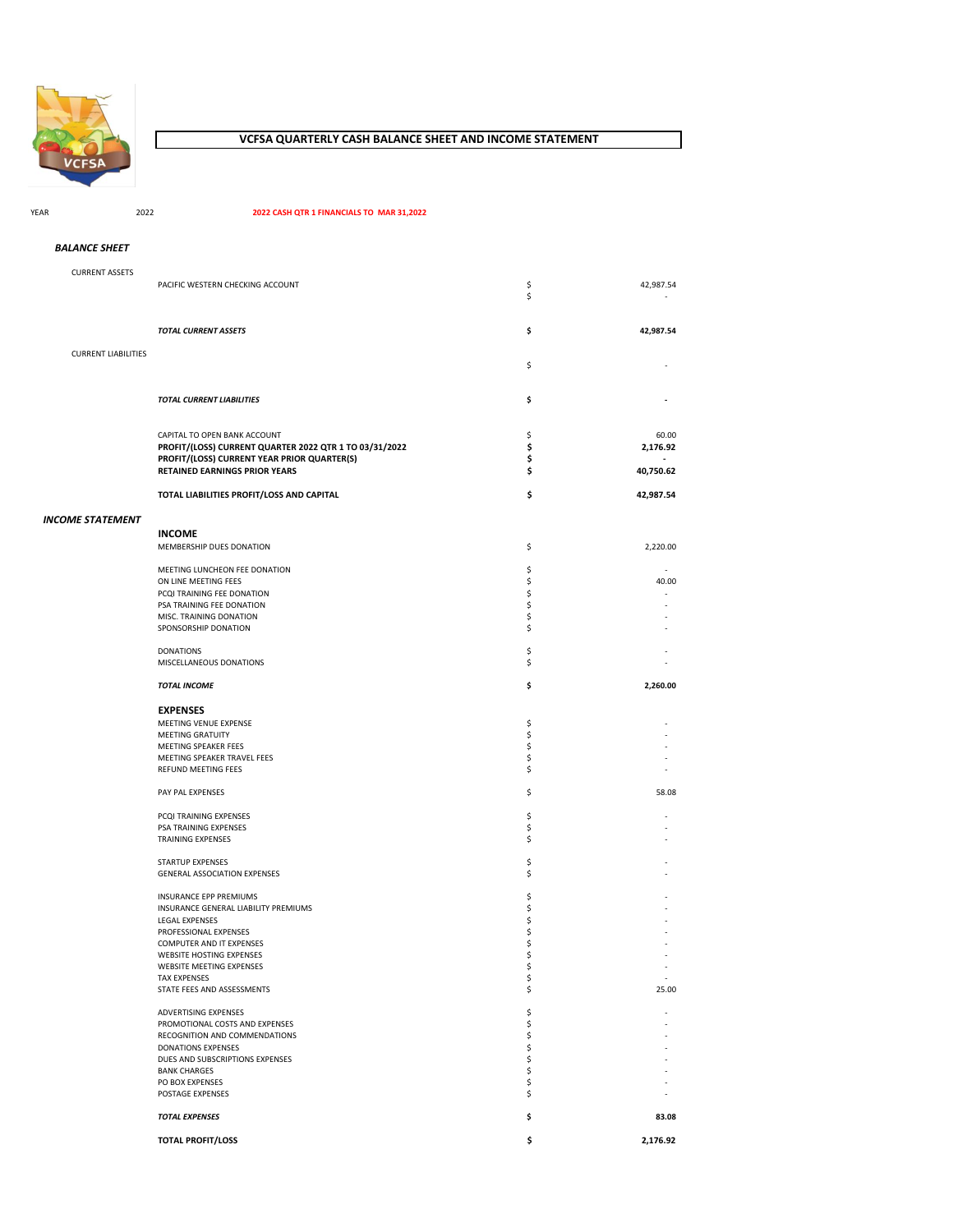

# **VCFSA QUARTERLY ACCRUED BALANCE SHEET AND INCOME STATEMENT**

### YEAR 2022 **2022 ACCRUED QTR 1 FINANCIALS TO MAR 31,2022**

| <b>CURRENT ASSETS</b>      |                                                        |    |           |
|----------------------------|--------------------------------------------------------|----|-----------|
|                            | PACIFIC WESTERN CHECKING ACCOUNT                       | \$ | 42,987.54 |
|                            | ACCOUNTS RECEIVABLE                                    | \$ | 2,860.00  |
|                            |                                                        |    |           |
|                            |                                                        |    |           |
|                            |                                                        |    | 45,847.54 |
|                            | TOTAL CURRENT ASSETS                                   | \$ |           |
|                            |                                                        |    |           |
| <b>CURRENT LIABILITIES</b> |                                                        |    |           |
|                            | ACCOUNTS PAYABLE                                       | \$ |           |
|                            |                                                        |    |           |
|                            |                                                        |    |           |
|                            | TOTAL CURRENT LIABILITIES                              | \$ |           |
|                            |                                                        |    |           |
|                            |                                                        |    |           |
|                            | CAPITAL TO OPEN BANK ACCOUNT                           | \$ | 60.00     |
|                            | PROFIT/(LOSS) CURRENT QUARTER 2022 QTR 1 TO 03/31/2022 | \$ | 4,536.92  |
|                            | PROFIT/(LOSS) CURRENT YEAR PRIOR QUARTER(S)            | \$ |           |
|                            | RETAINED EARNINGS PRIOR YEARS                          | \$ | 41,250.62 |
|                            |                                                        |    |           |
|                            |                                                        |    |           |
|                            | TOTAL LIABILITIES PROFIT/LOSS AND CAPITAL              | \$ | 45,847.54 |
|                            |                                                        |    |           |
| <b>INCOME STATEMENT</b>    |                                                        |    |           |
|                            | <b>INCOME</b>                                          |    |           |
|                            | MEMBERSHIP DUES DONATION                               |    | 4,580.00  |
|                            |                                                        | \$ |           |
|                            |                                                        |    |           |
|                            | MEETING LUNCHEON FEE DONATION                          | \$ |           |
|                            | ON LINE MEETING FEES                                   | \$ | 40.00     |
|                            | PCQI TRAINING FEE DONATION                             | \$ |           |
|                            | PSA TRAINING FEE DONATION                              | \$ |           |
|                            | MISC. TRAINING DONATION                                | \$ |           |
|                            | SPONSORSHIP DONATION                                   | \$ |           |
|                            |                                                        |    |           |
|                            | <b>DONATIONS</b>                                       | \$ |           |
|                            | MISCELLANEOUS DONATIONS                                | \$ |           |
|                            |                                                        |    |           |
|                            | <b>TOTAL INCOME</b>                                    | \$ | 4,620.00  |
|                            |                                                        |    |           |
|                            |                                                        |    |           |
|                            | <b>EXPENSES</b>                                        |    |           |
|                            | MEETING VENUE EXPENSE                                  | \$ |           |
|                            | <b>MEETING GRATUITY</b>                                | \$ |           |
|                            | MEETING SPEAKER FEES                                   | \$ |           |
|                            | MEETING SPEAKER TRAVEL FEES                            | \$ |           |
|                            | REFUND MEETING FEES                                    | \$ |           |
|                            |                                                        |    |           |
|                            | PAY PAL EXPENSES                                       | \$ | 58.08     |
|                            |                                                        |    |           |
|                            | PCQI TRAINING EXPENSES                                 | \$ |           |
|                            | PSA TRAINING EXPENSES                                  | \$ |           |
|                            | <b>TRAINING EXPENSES</b>                               |    |           |
|                            |                                                        | \$ |           |
|                            |                                                        |    |           |
|                            | <b>STARTUP EXPENSES</b>                                | \$ |           |
|                            | <b>GENERAL ASSOCIATION EXPENSES</b>                    | \$ |           |
|                            |                                                        |    |           |
|                            | <b>INSURANCE EPP PREMIUMS</b>                          | S  |           |
|                            | INSURANCE GENERAL LIABILITY PREMIUMS                   | Ś  |           |
|                            | LEGAL EXPENSES                                         | S  |           |
|                            | PROFESSIONAL EXPENSES                                  | Ś  |           |
|                            | COMPUTER AND IT EXPENSES                               |    |           |
|                            | WEBSITE HOSTING EXPENSES                               |    |           |
|                            | <b>WEBSITE MEETING EXPENSES</b>                        |    |           |
|                            | <b>TAX EXPENSES</b>                                    | \$ |           |
|                            | STATE FEES AND ASSESSMENTS                             | \$ | 25.00     |
|                            |                                                        |    |           |
|                            |                                                        |    |           |
|                            | ADVERTISING EXPENSES                                   | \$ |           |
|                            | PROMOTIONAL COSTS AND EXPENSES                         | \$ |           |
|                            | RECOGNITION AND COMMENDATIONS                          | \$ |           |
|                            | <b>DONATIONS EXPENSES</b>                              | \$ |           |
|                            | DUES AND SUBSCRIPTIONS EXPENSES                        | \$ |           |
|                            | <b>BANK CHARGES</b>                                    | \$ |           |
|                            | PO BOX EXPENSES                                        | \$ |           |
|                            | POSTAGE EXPENSES                                       | \$ |           |
|                            |                                                        |    |           |
|                            | <b>TOTAL EXPENSES</b>                                  | \$ | 83.08     |
|                            |                                                        |    |           |
|                            | <b>TOTAL PROFIT/LOSS</b>                               | \$ | 4,536.92  |
|                            |                                                        |    |           |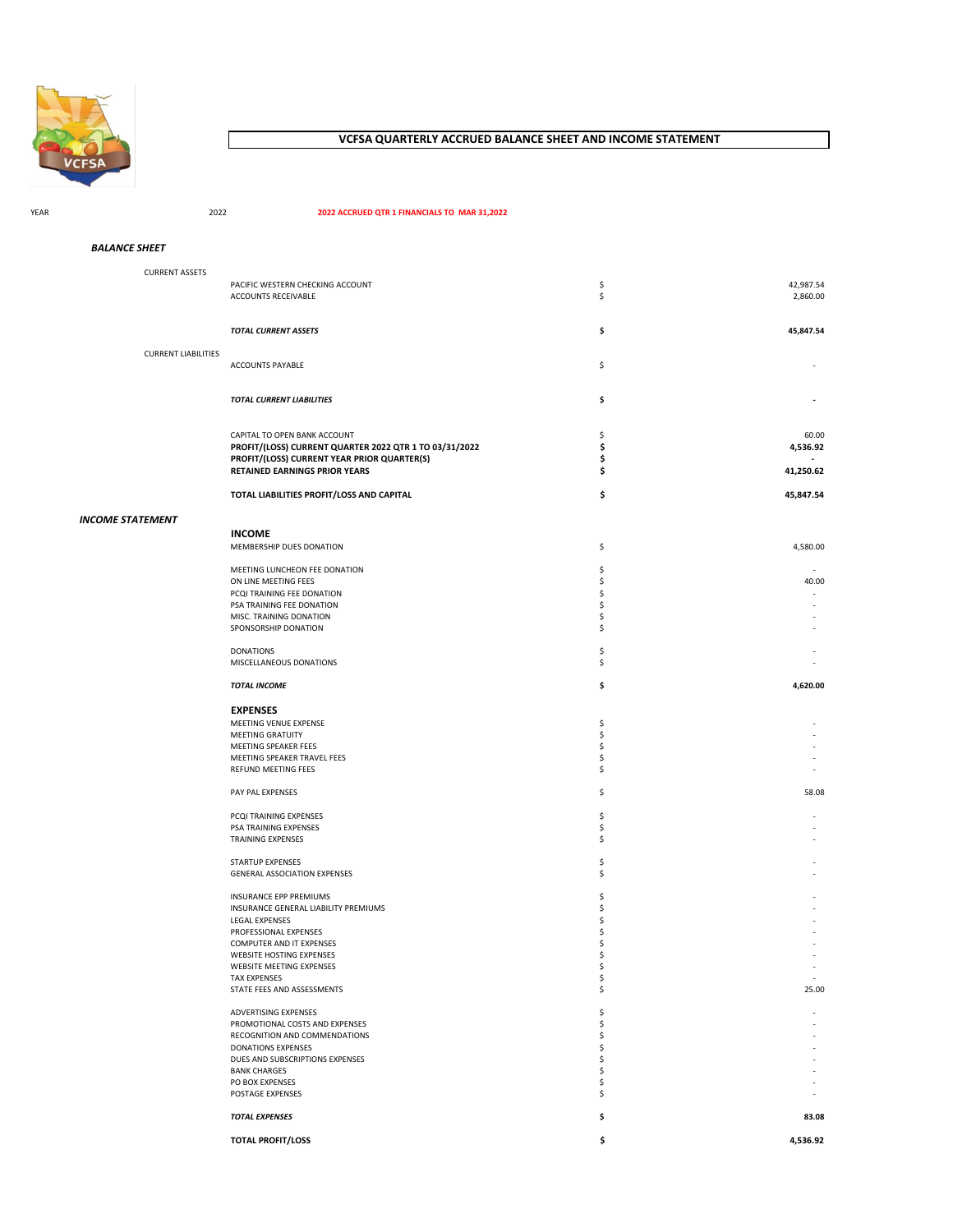

# **VCFSA QUARTERLY ACCRUED BALANCE SHEET AND INCOME STATEMENT**

### YEAR 2022 **2022 ACCRUED QTR 1 FINANCIALS TO MAR 31,2022**

| ACCOUNT NAME              | YEAR | <b>NAMF</b>                            | <b>DESCRIPTION</b>                              | DATF      | Total      |
|---------------------------|------|----------------------------------------|-------------------------------------------------|-----------|------------|
| ACCOUNTS RECEIVABLE       |      | 2022 BIOSAFE SYSTEMS LLC-CUSTOMER      | ACCOUNT RECEIVABLE 2022 MEMBERSHIP DONATION FEE | 1/22/2022 | \$500.00   |
| ACCOUNTS RECEIVABLE       |      | 2022 FRUIT GROWERS SUPPLY CO.-CUSTOMER | ACCOUNT RECEIVABLE 2022 MEMBERSHIP DONATION FEE | 1/19/2022 | \$500.00   |
| ACCOUNTS RECEIVABLE       |      | 2022 LIMONEIRA-CUSTOMER                | ACCOUNT RECEIVABLE 2022 MEMBERSHIP DONATION FEE | 1/19/2022 | \$500.00   |
| ACCOUNTS RECEIVABLE       |      | 2022 MISSION PRODUCE INC.-CUSTOMER     | ACCOUNT RECEIVABLE 2022 MEMBERSHIP DONATION FEE | 1/19/2022 | \$500.00   |
| ACCOUNTS RECEIVABLE       |      | 2022 SHEPARD BROS.-CUSTOMER            | ACCOUNT RECEIVABLE 2022 MEMBERSHIP DONATION FEE | 1/19/2022 | \$500.00   |
| ACCOUNTS RECEIVABLE       |      | 2022 SPRAGUE PEST SOLUTIONS-CUSTOMER   | ACCOUNT RECEIVABLE 2022 MEMBERSHIP DONATION FEE | 1/22/2022 | \$180.00   |
| ACCOUNTS RECEIVABLE       |      | 2022 HOUSE SANITARY SUPPLY-CUSTOMER    | ACCOUNT RECEIVABLE 2022 MEMBERSHIP DONATION FEE | 3/13/2022 | \$180.00   |
| ACCOUNTS RECEIVABLE Total |      |                                        |                                                 |           | \$2,860.00 |

| CRIPTION                                     | DATF      | Total    |
|----------------------------------------------|-----------|----------|
| OUNT RECEIVABLE 2022 MEMBERSHIP DONATION FEE | 1/22/2022 | \$500.00 |
| OUNT RECEIVABLE 2022 MEMBERSHIP DONATION FEE | 1/19/2022 | \$500.00 |
| OUNT RECEIVABLE 2022 MEMBERSHIP DONATION FEE | 1/19/2022 | \$500.00 |
| OUNT RECEIVABLE 2022 MEMBERSHIP DONATION FEE | 1/19/2022 | \$500.00 |
| OUNT RECEIVABLE 2022 MEMBERSHIP DONATION FEE | 1/19/2022 | \$500.00 |
| OUNT RECEIVABLE 2022 MEMBERSHIP DONATION FEE | 1/22/2022 | \$180.00 |
| OUNT RECEIVABLE 2022 MEMBERSHIP DONATION FEE | 3/13/2022 | \$180.00 |
|                                              |           | 10.00000 |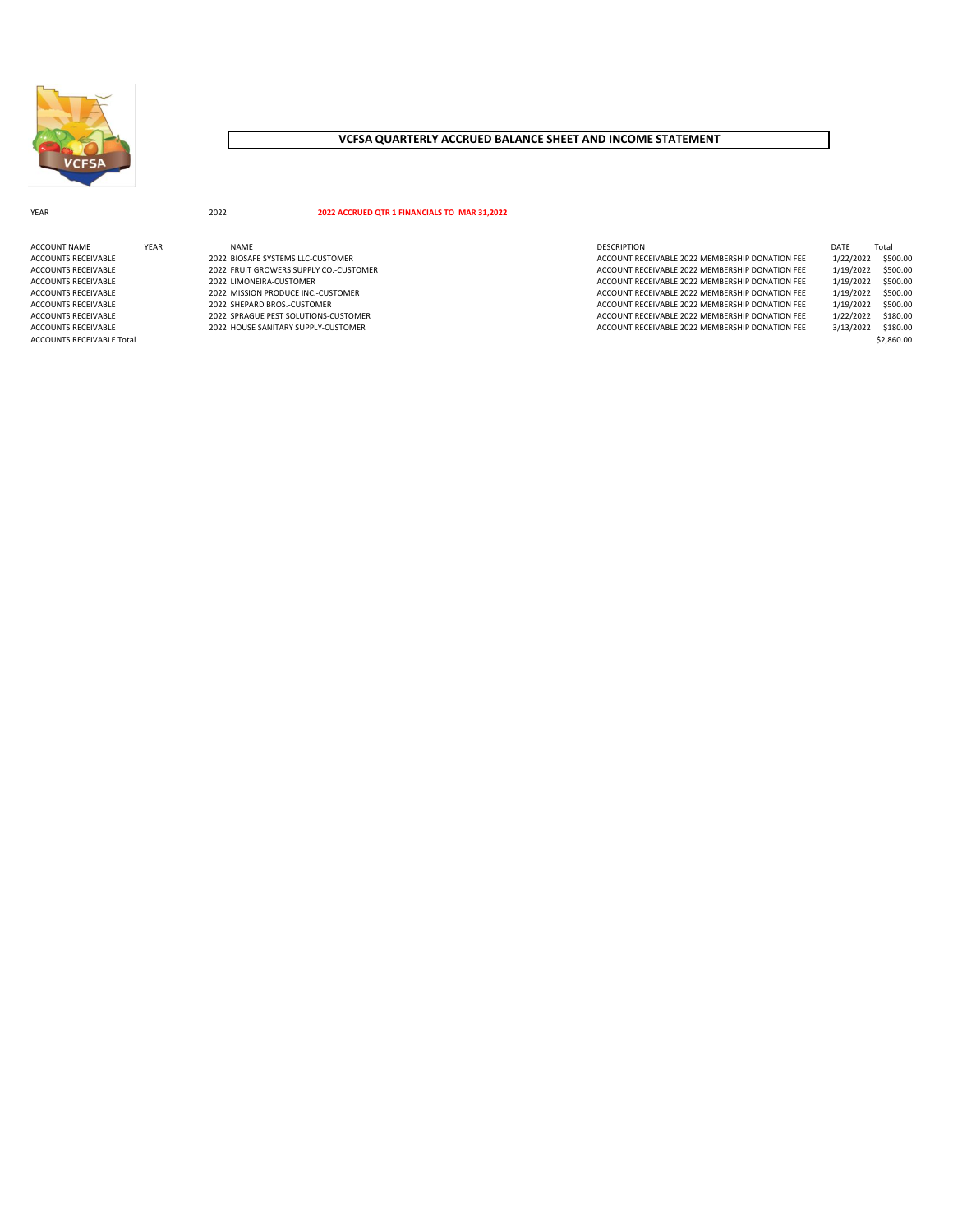

YEAR 2022

#### **VCFSA ANNUAL CASH BALANCE SHEET AND INCOME STATEMENT**

**CASH 2022 FINANCIALS TO MARCH 31,2022**

CURRENT ASSETS PACIFIC WESTERN CHECKING ACCOUNT  $\begin{array}{ccc} 5 & 42,987.54 \\ 5 & 5 \end{array}$  $\mathsf{\$}$  -*TOTAL CURRENT ASSETS* **\$ 42,987.54** CURRENT LIABILITIES  $\mathsf{\$}$  -*TOTAL CURRENT LIABILITIES* **\$ -** CAPITAL TO OPEN BANK ACCOUNT<br> **PROFIT/(LOSS) CURRENT YEAR TO MARCH 31,2022**<br>
\$
2,176.92 **PROFIT/(LOSS) CURRENT YEAR TO MARCH 31,2022 \$ 2,176.92 RETAINED EARNINGS PRIOR YEARS TOTAL LIABILITIES PROFIT/LOSS AND CAPITAL \$ 42,987.54 INCOME** MEMBERSHIP DUES DONATION \$ 2,220.00 MEETING LUNCHEON FEE DONATION \$ - ON LINE MEETING FEES \$<br>
PCQI TRAINING FEE DONATION \$ PCQI TRAINING FEE DONATION **\$** 5 - THE SECOND FEE DONATION **\$** PSA TRAINING FEE DONATION 6 5 MISC. TRAINING DONATION<br>
SPONSORSHIP DONATION<br>
SPONSORSHIP DONATION SPONSORSHIP DONATION DONATIONS \$ - MISCELLANEOUS DONATIONS **FOUR EXECUTE ASSESSED ASSESSED.** *TOTAL INCOME* **\$ 2,260.00 EXPENSES** MEETING VENUE EXPENSE \$ - MEETING GRATUITY \$ - MEETING SPEAKER FEES \$ - MEETING SPEAKER TRAVEL FEES \$ - REFUND MEETING FEES AND A SECOND ASSAULT AND A SECOND ASSAULT AND A SECOND ASSAULT AND A SECOND ASSAULT AND A S PAY PAL EXPENSES 58.08 PCQI TRAINING EXPENSES \$ *BALANCE SHEET INCOME STATEMENT*

PSA TRAINING EXPENSES AND RESIDENCE OF A SERVICE OF A SERVICE OF A SERVICE OF A SERVICE OF A SERVICE OF A SERVICE OF A SERVICE OF A SERVICE OF A SERVICE OF A SERVICE OF A SERVICE OF A SERVICE OF A SERVICE OF A SERVICE OF A TRAINING EXPENSES **FRAINING** EXPENSES  ${\small \begin{array}{l} \text{STARTUP EXPENSES} \\ \text{GENERAL ASSOCIATION EXPENSES} \end{array}}$ GENERAL ASSOCIATION EXPENSES INSURANCE EPP PREMIUMS \$ - INSURANCE GENERAL LIABILITY PREMIUMS **FOR A SECULAR CONSUMER SUBSEX ASSESSED A**<br>INSURANCE GENERAL LIABILITY PREMIUMS **FOR A SECULAR CONSUMER SUBSEX SUBSEX SUBSEX SUBSEX SUBSEX SUBSEX SUBSEX SUBSEX SUBSEX SUBSEX SUBSEX SUBS** LEGAL EXPENSES \$ - PROFESSIONAL EXPENSES \$ - COMPUTER AND IT EXPENSES<br>
WEBSITE HOSTING EXPENSES<br>
-WEBSITE HOSTING EXPENSES WEBSITE MEETING EXPENSES<br>WEBSITE MEETING EXPENSES 5 TAX EXPENSES \$ - STATE FEES AND ASSESSMENTS ADVERTISING EXPENSES SALL SERVICES SERVICES AND SERVICES SERVICES SERVICES AND SERVICES SERVICES SERVICES SERVICES SERVICES SERVICES SERVICES SERVICES SERVICES SERVICES SERVICES SERVICES SERVICES SERVICES SERVICES SERVICES PROMOTIONAL COSTS AND EXPENSES  $\zeta$  -RECOGNITION AND COMMENDATIONS  $\begin{array}{ccc}\n\bullet & \bullet & \bullet \\
\bullet & \bullet & \bullet & \bullet\n\end{array}$ DONATIONS EXPENSES<br>DUES AND SUBSCRIPTIONS EXPENSES \$ DUES AND SUBSCRIPTIONS EXPENSES \$ - BANK CHARGES \$ - PO BOX EXPENSES  $\overline{S}$  -  $\overline{S}$  -  $\overline{S}$  -  $\overline{S}$  -  $\overline{S}$  -  $\overline{S}$  -  $\overline{S}$  -  $\overline{S}$  -  $\overline{S}$  -  $\overline{S}$  -  $\overline{S}$  -  $\overline{S}$  -  $\overline{S}$  -  $\overline{S}$  -  $\overline{S}$  -  $\overline{S}$  -  $\overline{S}$  -  $\overline{S}$  -  $\overline{S}$ POSTAGE EXPENSES *TOTAL EXPENSES* **\$ 83.08**

**TOTAL PROFIT/LOSS \$ 2,176.92**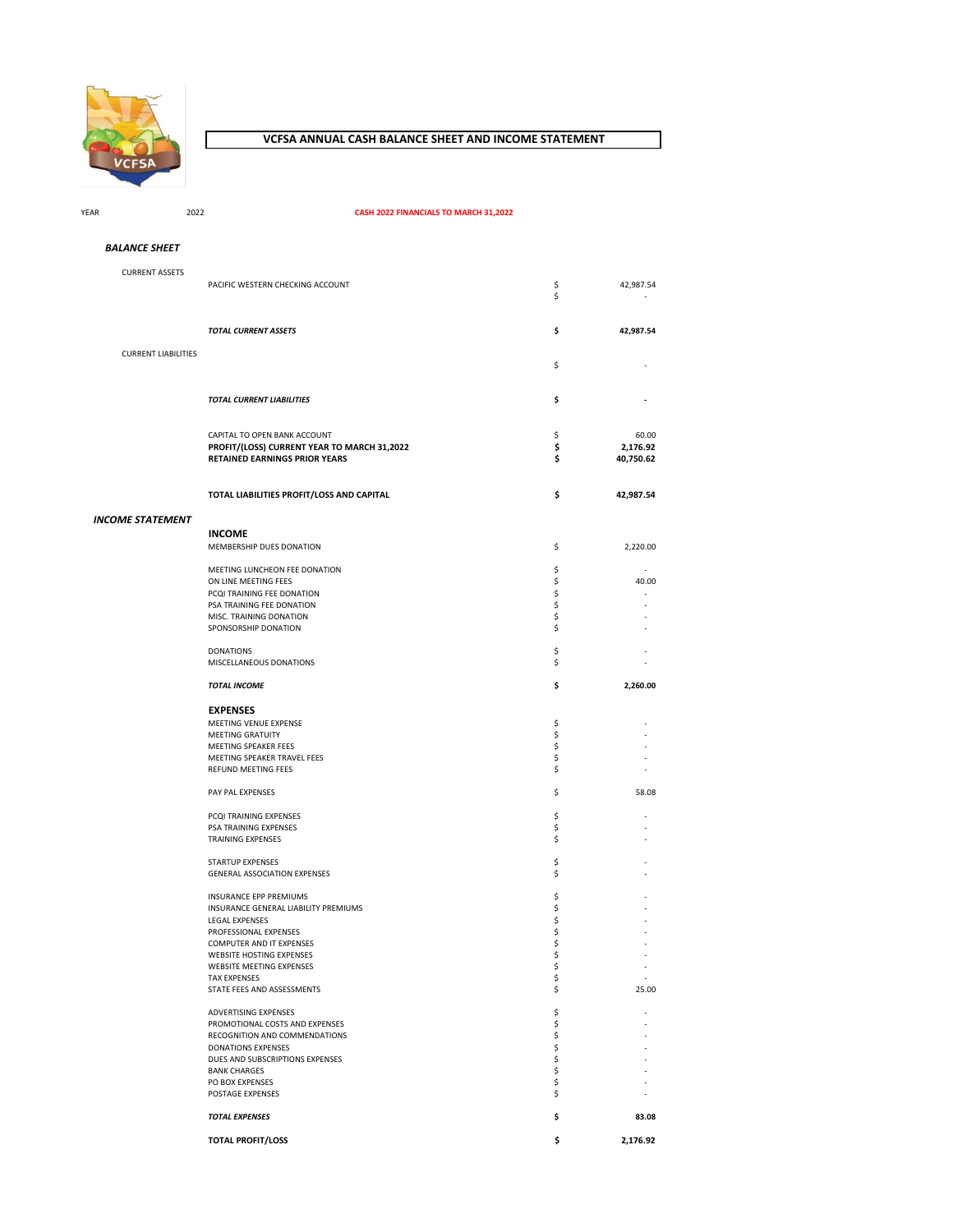

## **VCFSA ANNUAL ACCRUED BALANCE SHEET AND INCOME STATEMENT**

YEAR 2022

#### **ACCRUED 2022 FINANCIALS TO MARCH 31,2022**

*BALANCE SHEET*

CURRENT ASSETS PACIFIC WESTERN CHECKING ACCOUNT  $\begin{array}{ccc}\n & \text{S} & \text{S} \\
\text{ACCOUNTS RECEIVABLE} & & \text{S}\n\end{array}$ ACCOUNTS RECEIVABLE *TOTAL CURRENT ASSETS* **\$ 45,847.54** CURRENT LIABILITIES ACCOUNTS PAYABLE  $\zeta$ *TOTAL CURRENT LIABILITIES* **\$ -** CAPITAL TO OPEN BANK ACCOUNT 60.00 **PROFIT/(LOSS) CURRENT YEAR TO MARCH 31,2022 \$ 4,536.92 RETAINED EARNINGS PRIOR YEARS \$ TOTAL LIABILITIES PROFIT/LOSS AND CAPITAL \$ 45,847.54 INCOME** MEMBERSHIP DUES DONATION  $\zeta$ MEETING LUNCHEON FEE DONATION \$ - ON LINE MEETING FFES PCQI TRAINING FEE DONATION \$ - PSA TRAINING FEE DONATION **\$** 5 MISC. TRAINING DONATION  $S$ <br>sponsorship donation  $S$ SPONSORSHIP DONATION  $\zeta$  $\mathsf S$  -DONATIONS  $\mathsf S$ MISCELLANEOUS DONATIONS  $\zeta$ *TOTAL INCOME* **\$ 4,620.00 EXPENSES** MEETING VENUE EXPENSE A SANTO THE SERVER SERVER AND SANTO THE SANTO THE SANTO THE SANTO THE SANTO THE SANTO THE SANTO THE SANTO THE SANTO THE SANTO THE SANTO THE SANTO THE SANTO THE SANTO THE SANTO THE SANTO THE SANTO THE MEETING GRATUITY \$ - MEETING SPEAKER FEES \$ - MEETING SPEAKER TRAVEL FEES \$ - REFUND MEETING FEES PAY PAL EXPENSES 58.08 PCQI TRAINING EXPENSES \$ PSA TRAINING EXPENSES And the set of the set of the set of the set of the set of the set of the set of the set of the set of the set of the set of the set of the set of the set of the set of the set of the set of the set o TRAINING EXPENSES **FRAINING** EXPENSES STARTUP EXPENSES \$ - GENERAL ASSOCIATION EXPENSES  $\zeta$ INSURANCE EPP PREMIUMS \$ - INSURANCE GENERAL LIABILITY PREMIUMS  $\begin{array}{ccc} & \zeta & \zeta \\ \zeta & \zeta & \zeta & \zeta \end{array}$  - LEGAL EXPENSES LEGAL EXPENSES PROFESSIONAL EXPENSES \$ - COMPUTER AND IT EXPENSES \$ - WEBSITE HOSTING EXPENSES<br>
WEBSITE HOSTING EXPENSES<br>
WEBSITE MEETING EXPENSES<br>  $\hat{S}$ WEBSITE MEETING EXPENSES  $\zeta$ <br>
TAX EXPENSES  $\zeta$ TAX EXPENSES STATE FEES AND ASSESSMENTS **5** 25.00 ADVERTISING EXPENSES<br>PROMOTIONAL COSTS AND EXPENSES \$ PROMOTIONAL COSTS AND EXPENSES  $\zeta$ RECOGNITION AND COMMENDATIONS  $\begin{array}{ccc} \text{S} & \text{S} \ \text{DONATION } \text{S} \end{array}$ DONATIONS EXPENSES \$ - DUES AND SUBSCRIPTIONS EXPENSES \$ - BANK CHARGES<br>
PO BOX EXPENSES<br>
POSTAGE EXPENSES<br>
POSTAGE EXPENSES<br>
-PO BOX EXPENSES POSTAGE EXPENSES *TOTAL EXPENSES* **\$ 83.08 TOTAL PROFIT/LOSS \$ 4,536.92** *INCOME STATEMENT*